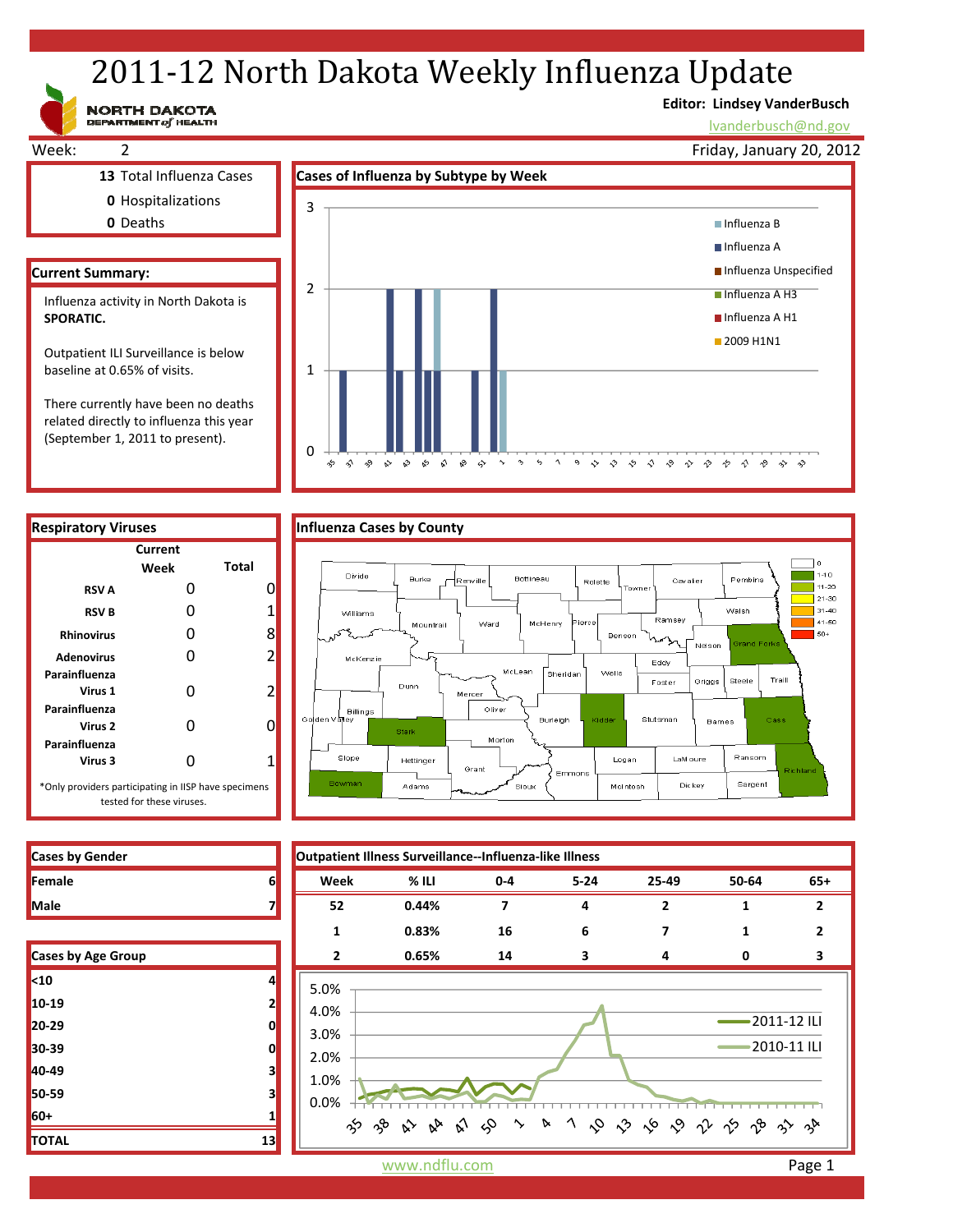# 2011-12 North Dakota Weekly Influenza Update

NORTH DAKOTA<br>DEPARTMENT of HEALTH





\*These data do not represent all laboratory results for influenza.



Friday, January 20, 2012

## **North Dakota School Surveillance:**

**‐‐ 4 Schools Reporting**

**‐‐ Percent Absent due to illness for this week is well below what would be considered significant absenteeism.**

**‐‐ If your school would be willing to particiapte in our surveillance, please contact Lindsey VanderBusch, lvanderbusch@nd.gov.**

# **Sentinel Laboratory Surveillance**

**‐‐ 14 North Dakota Laboratories Reporting**

**‐‐ The number of percent positive on influenza tests remains low.**

**‐‐ Reminder, when influenza activity is low, the positive predictive value of the tests are low. This means that the possiblity of false positives are high.**